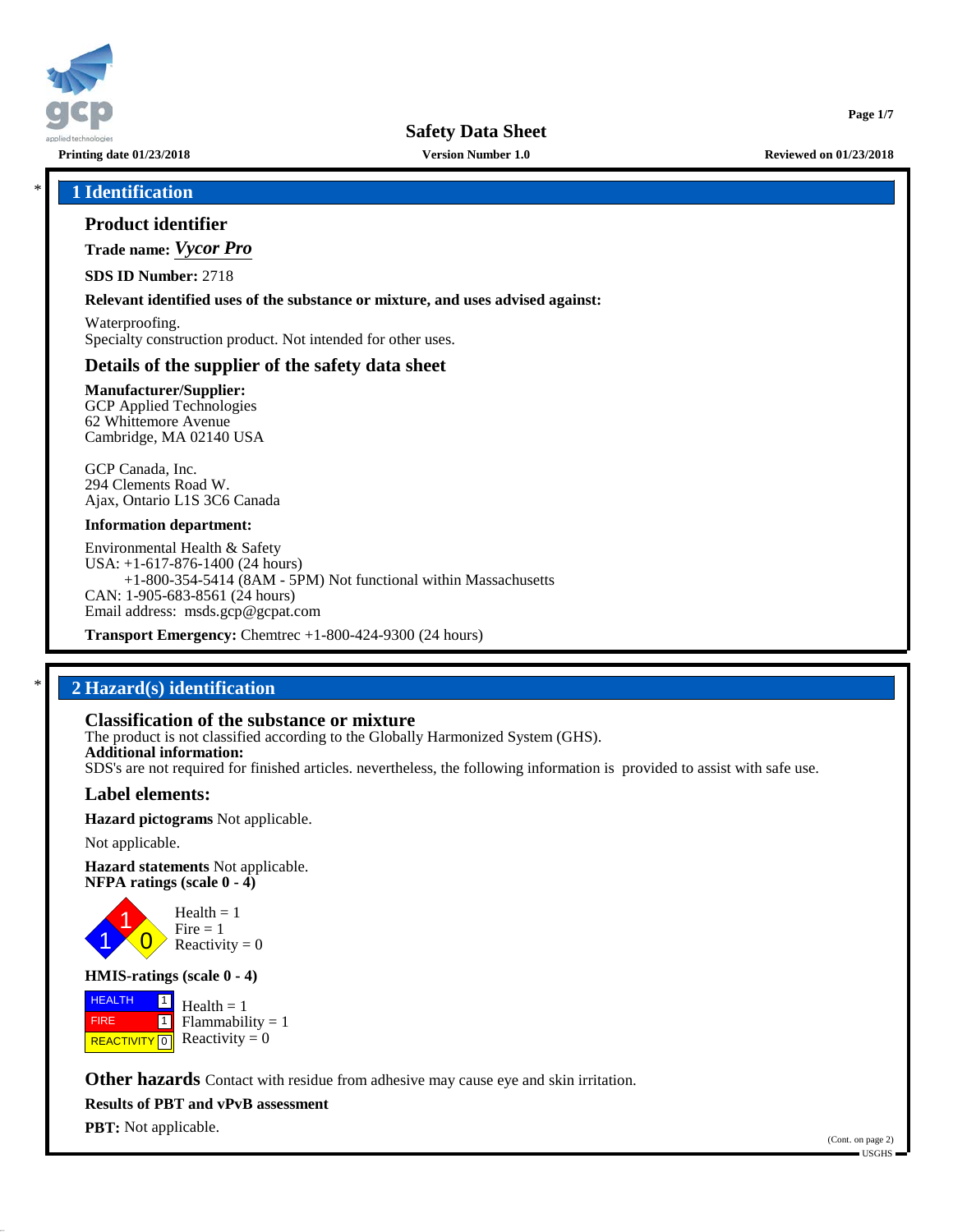**vPvB:** Not applicable.

## \* **3 Composition/information on ingredients**

#### **Chemical characterization: Mixture**

**Hazardous components:** Not applicable.

**Additional information:** Non-hazardous ingredients may be listed in Section 15; Right-To-Know disclosure.

## \* **4 First-aid measures**

#### **Description of first aid measures**

**General information:** Get medical advice/attention if you feel unwell.

**After inhalation:** No special measures required.

#### **After skin contact:**

Immediately wash contaminated skin with soap or mild detergent and water. If this chemical soaks clothing, immediately remove clothing and wash skin. If skin irritation occurs, consult a doctor.

## **After eye contact:**

Rinse cautiously with water for several minutes. If symptoms persist, consult a physician.

**After swallowing:**

Rinse mouth.

Do NOT induce vomiting.

#### **Information for doctor:**

**Most important symptoms and effects, both acute and delayed** No further relevant information available.

**Indication of any immediate medical attention and special treatment needed** No further relevant information available.

### **5 Fire-fighting measures**

**Special hazards arising from the substance or mixture** No further relevant information available.

**Additional information** Collect contaminated fire fighting water separately. It must not enter the sewage system.

## \* **6 Accidental release measures**

## **Personal precautions, protective equipment and emergency procedures**

Wear protective equipment. Keep unprotected persons away.

**Methods and material for containment and cleaning up:** Pick up mechanically.

#### **Reference to other sections**

See Section 7 for information on safe handling.

See Section 8 for information on personal protection equipment.

See Section 13 for disposal information.

 USGHS (Cont. on page 3)

(Cont. from page 1)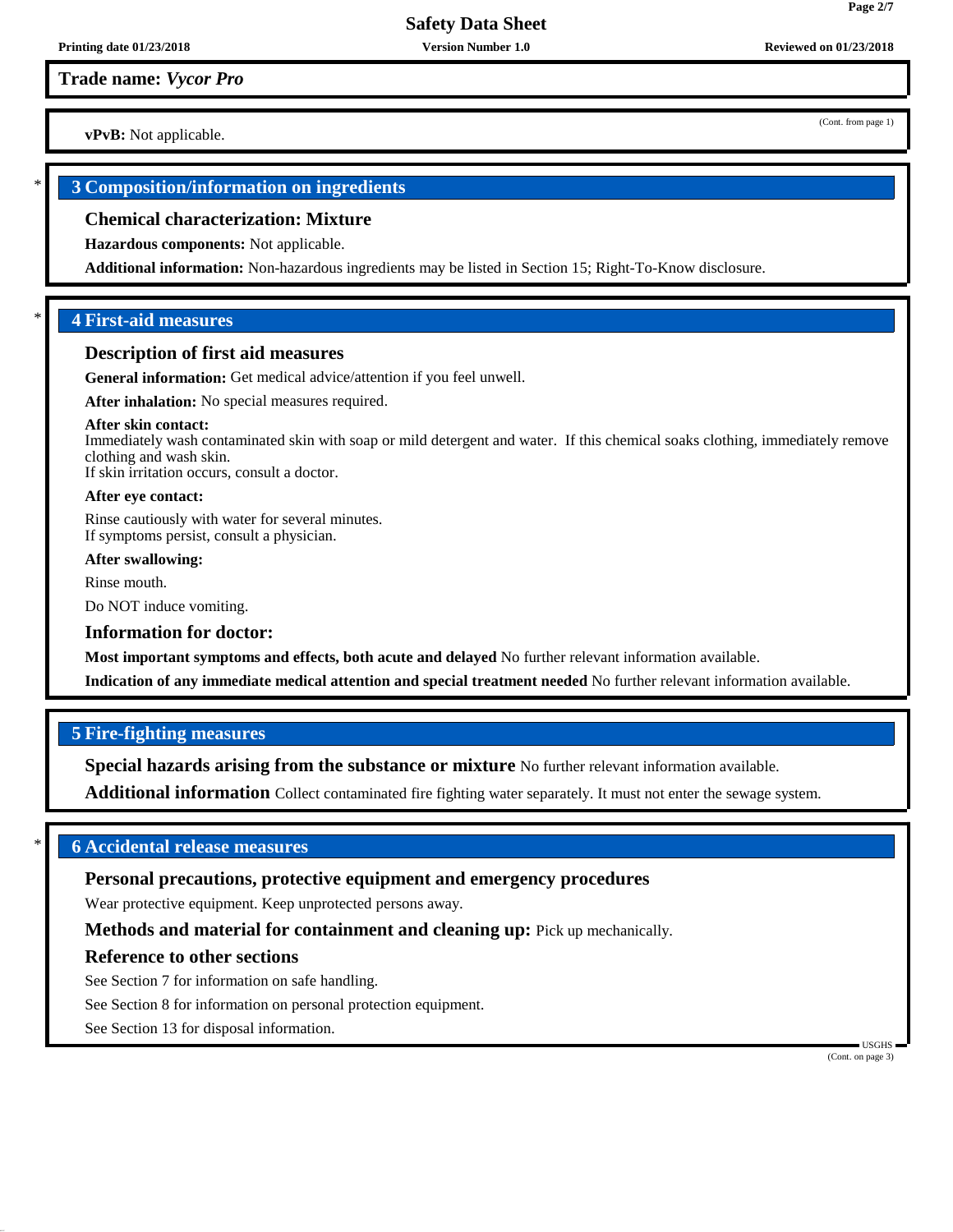#### (Cont. from page 2)

**Page 3/7**

## \* **7 Handling and storage**

#### **Handling:**

**Precautions for safe handling** Wash thoroughly after handling.

Avoid eye and skin contact with residue from adhesive.

Release liners are slippery. Remove from work area immediately after membrane application.

Membrane is slippery when wet or covered with frost.

Release liners may cause slip and trip hazards.

Do not eat, drink or smoke when using this product. Wash skin after handling.

For professional use only. Keep out of children's reach.

#### **Information about protection against explosions and fires:**

Removal of release liner may generate a static electrical discharge (spark).

## **Conditions for safe storage, including any incompatibilities**

#### **Storage:**

**Information about storage in one common storage facility:** No special measures required.

**Further information about storage conditions:** Keep receptacle tightly sealed.

**Specific end use(s)** No further relevant information available.

## \* **8 Exposure controls/personal protection**

**Additional information about design of technical systems:** No further data; see item 7.

#### **Control parameters**

**Components with limit values that require monitoring at the workplace:**

The product does not contain any relevant quantities of materials with critical values that have to be monitored at the workplace.

**Additional information:** The lists that were valid during the creation were used as basis.

#### **Exposure controls**

**Personal protective equipment:**

#### **General protective and hygienic measures:**

Avoid contact with the eyes and skin.

The usual precautionary measures for handling chemicals should be followed.

#### **Breathing equipment:**

Control exposure to ingredients with workplace control parameters if mentioned above. If no ingredients are listed, respiratory protection is generally not required.

If exposure limits are listed and may be exceeded, use approved respiratory protective equipment and filter type appropriate for the listed ingredients. (NIOSH, CEN, etc.).

**Protection of hands:** Gloves should be worn to prevent skin contact and should be impermeable and resistant to the product.

**Material of gloves** Gloves should be worn to prevent skin contact and should be impermeable and resistant to the product.

#### **Eye protection:**



Safety glasses with side shield protection.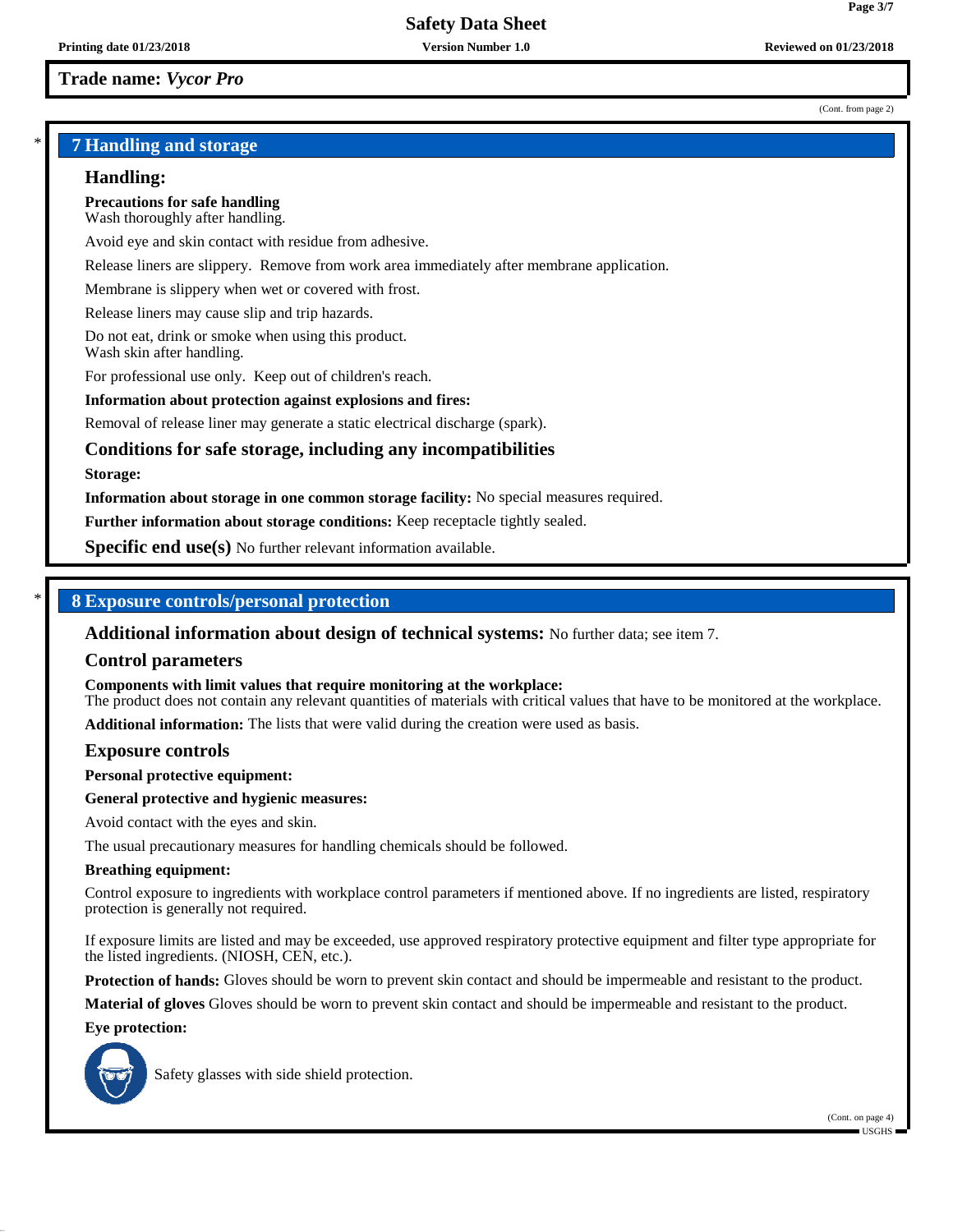## **Body protection:**

Use personal protective equipment as required.

Take off contaminated clothing.

# \* **9 Physical and chemical properties**

| Information on basic physical and chemical properties                                                                                              |                                                                                                                 |  |
|----------------------------------------------------------------------------------------------------------------------------------------------------|-----------------------------------------------------------------------------------------------------------------|--|
| <b>General Information</b><br>Appearance:<br>Form:<br>Color:<br>Odor:<br>Odor threshold:                                                           | Solid<br>According to product specification<br>Characteristic<br>Not determined.                                |  |
| $pH-value (\sim):$                                                                                                                                 | Not applicable.                                                                                                 |  |
| <b>Change in condition</b><br><b>Melting point/Melting range:</b><br><b>Boiling point/Boiling range:</b><br><b>Flash point:</b>                    | Undetermined.<br>Undetermined.<br>Not applicable.                                                               |  |
| <b>Flammability (solid, gaseous):</b>                                                                                                              | Not determined.                                                                                                 |  |
| <b>Ignition temperature:</b>                                                                                                                       | Undetermined.                                                                                                   |  |
| <b>Decomposition temperature:</b><br>Auto igniting:<br>Danger of explosion:                                                                        | Not determined.<br>Product is not self-igniting.<br>Product does not present an explosion hazard.               |  |
| <b>Explosion limits:</b><br>Lower:<br><b>Upper:</b><br><b>VOC Content (max):</b>                                                                   | Not determined.<br>Not determined.<br>Not determined.                                                           |  |
| Vapor pressure:<br>Density: (~) at 20 $^{\circ}$ C (68 $^{\circ}$ F)<br><b>Relative density</b><br><b>Vapor density</b><br><b>Evaporation</b> rate | Not applicable.<br>$1$ g/cm <sup>3</sup> (8.3 lbs/gal)<br>Not determined.<br>Not applicable.<br>Not applicable. |  |
| Solubility in / Miscibility with<br>Water:                                                                                                         | Not miscible or difficult to mix.                                                                               |  |
| Partition coefficient (n-octanol/water): Not determined.                                                                                           |                                                                                                                 |  |
| Viscosity:<br>Dynamic:<br>Kinematic:<br>Molecular weight                                                                                           | Not applicable.<br>Not applicable.<br>Not applicable.                                                           |  |
| <b>Other information</b>                                                                                                                           | No further relevant information available.                                                                      |  |

# **10 Stability and reactivity**

**Reactivity** Stable under normal conditions.

**Chemical stability**

**Thermal decomposition:** No decomposition if used according to specifications.

**Possibility of hazardous reactions** No dangerous reactions known.

**Conditions to avoid** No further relevant information available.

(Cont. on page 5)

(Cont. from page 3)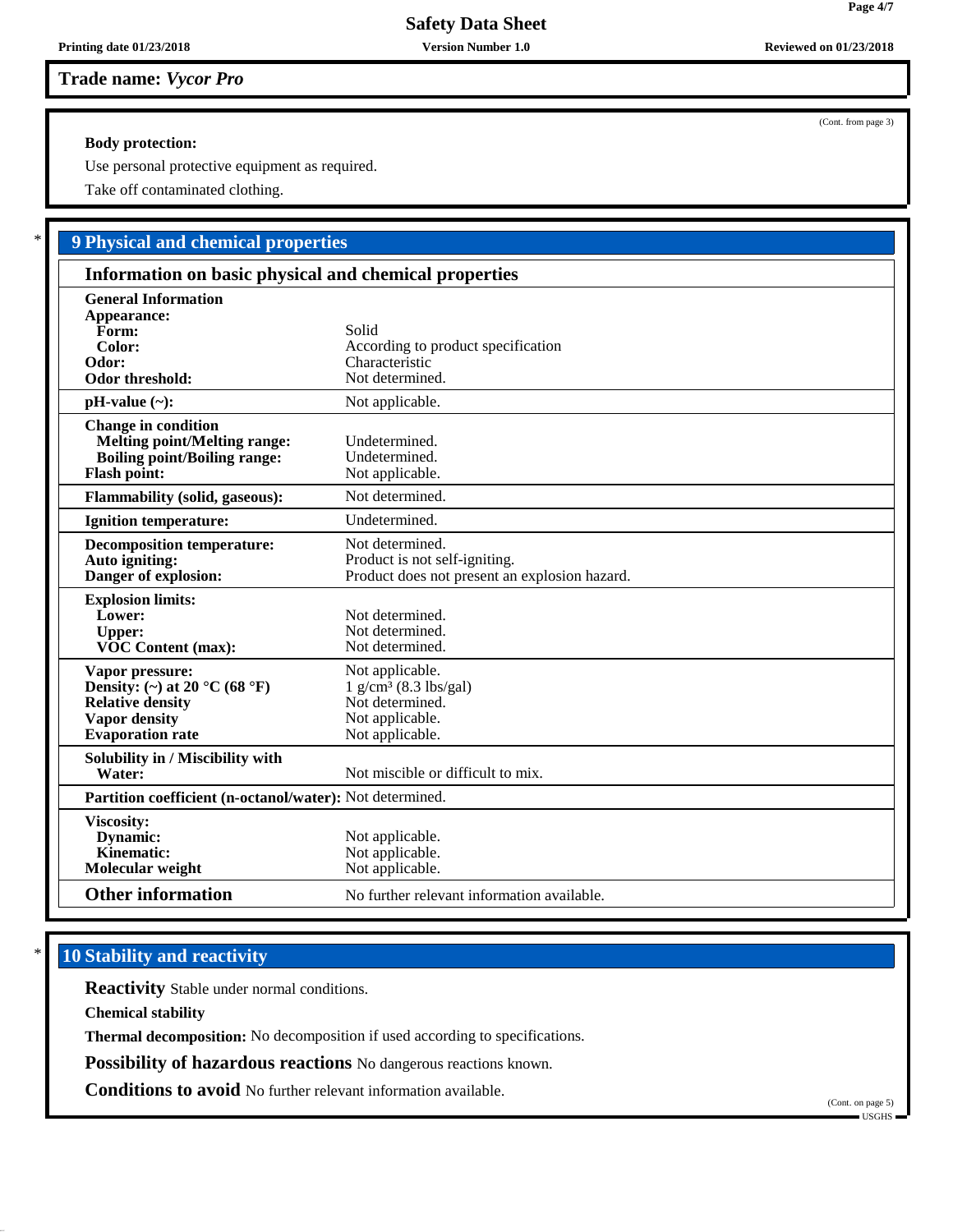**Safety Data Sheet**

**Printing date 01/23/2018 Version Number 1.0 Reviewed on 01/23/2018**

**Trade name:** *Vycor Pro*

(Cont. from page 4)

**Incompatible materials:** No further relevant information available.

**Hazardous decomposition products:** Carbon monoxide and carbon dioxide

## \* **11 Toxicological information**

## **Information on toxicological effects**

**Acute toxicity:**

## **Primary irritant effect:**

**on the skin:** No irritating effect expected

**on the eye:** No irritating effect expected

**inhalation:** No irritating effect expected

**Additional toxicological information:**

## **Carcinogenic categories**

**IARC (International Agency for Research on Cancer) Human Carcinogenicity: Group 1- Positive, Group 2A- Probable, Group 2B- Possible, Group 3- Not Classifiable**

None of the ingredients is listed.

**NTP (National Toxicology Program)**

**K–Known to be carcinogenic, R–May reasonably be anticipated to be carcinogenic**

None of the ingredients is listed.

**OSHA-Ca (Occupational Safety & Health Administration)**

None of the ingredients is listed.

## **12 Ecological information**

## **Toxicity**

**Aquatic toxicity:** No further relevant information available.

**Persistence and degradability** No further relevant information available.

## **Behavior in environmental systems:**

**Bioaccumulative potential** No further relevant information available.

**Mobility in soil** No further relevant information available.

## **Additional ecological information:**

**General notes:** Not known to be hazardous to water.

## **Results of PBT and vPvB assessment**

**PBT:** Not applicable. **vPvB:** Not applicable.

**Other adverse effects** No further relevant information available.

## **13 Disposal considerations**

## **Disposal methods:**

Consult all regulations (federal, state, provincial, local) or a qualified waste disposal firm when characterizing product for disposal. Dispose of waste in accordance with all applicable regulations.

(Cont. on page 6) USGHS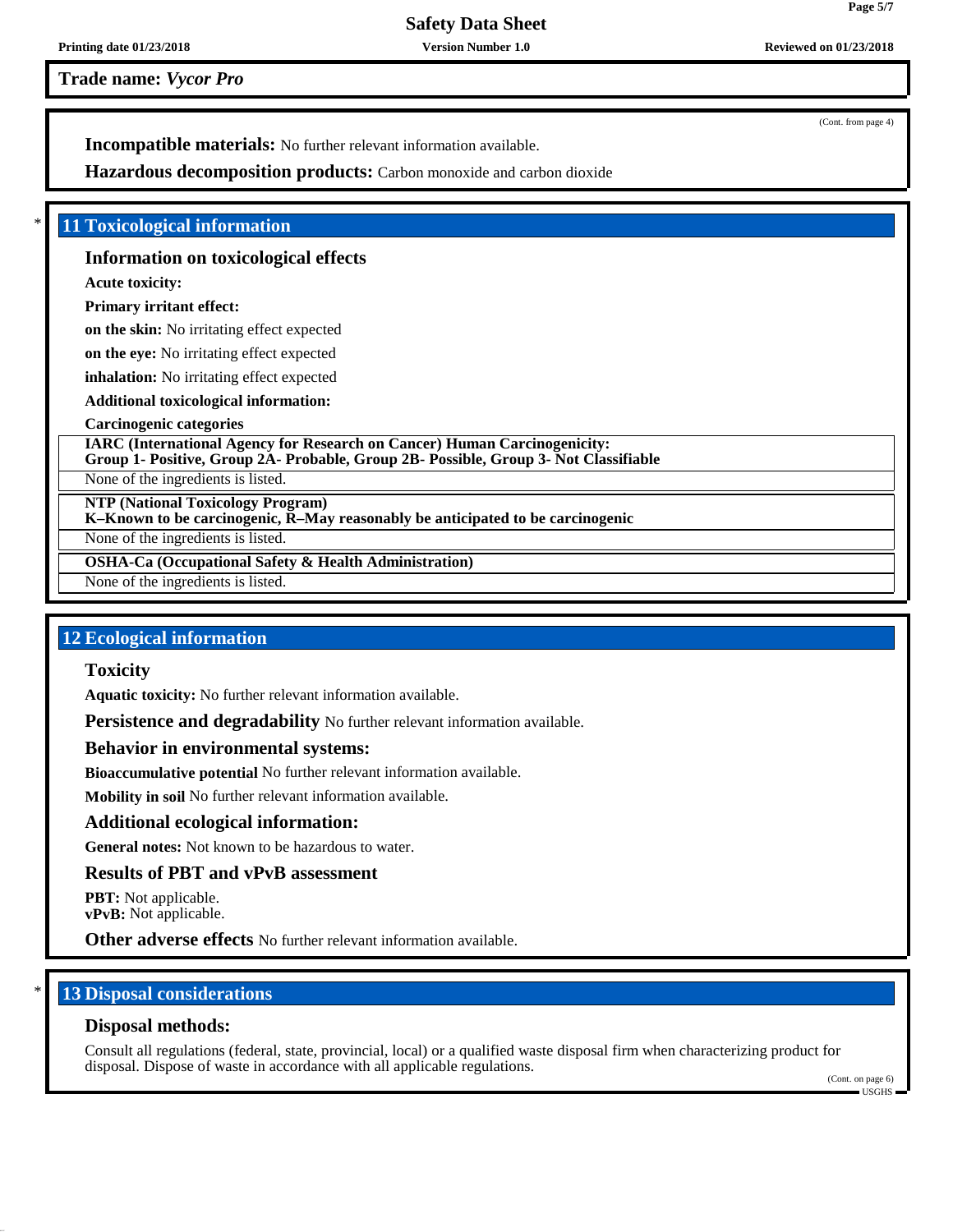(Cont. from page 5)

**Page 6/7**

#### **Recommendation:**



Must not be disposed of together with household garbage. Do not allow product to reach sewage system.

# **Uncleaned packagings:**

**Recommendation:** Dispose of contents/container in accordance with local/regional/national/international regulations.

| <b>14 Transport information</b>                           |                                                                                                          |
|-----------------------------------------------------------|----------------------------------------------------------------------------------------------------------|
| <b>UN-Number</b><br>DOT, IMDG, IATA                       | Not applicable.                                                                                          |
| UN proper shipping name<br>DOT, IMDG, IATA                | Not applicable.                                                                                          |
| <b>Transport hazard class(es)</b>                         |                                                                                                          |
| DOT, IMDG, IATA<br><b>Class</b>                           | Not applicable.                                                                                          |
| Packing group<br>DOT, IMDG, IATA                          | Not applicable.                                                                                          |
| <b>Environmental hazards:</b><br><b>Marine pollutant:</b> | N <sub>0</sub>                                                                                           |
| <b>Special precautions for user</b>                       | Not applicable.                                                                                          |
|                                                           | Transport/Additional information: Not classified as a dangerous good for transport by road, rail or air. |
| <b>DOT</b><br><b>Remarks:</b>                             | Not Regulated.                                                                                           |
| <b>UN</b> "Model Regulation":                             | Not applicable.                                                                                          |

## **15 Regulatory information**

**SARA (Superfund Amendments and Reauthorization Act)**

**Section 302/304 (extremely hazardous substances):**

None of the ingredients is listed.

**Section 313 Reportable Ingredients (Chemicals present below reporting threshold are exempt):**

None of the ingredients is listed.

**SARA Section 312/Tier I & II Hazard Categories:** None

**North America Chemical Inventory Status**

**TSCA (Toxic Substances Control Act - United States):**

All ingredients are listed or exempt from listing unless otherwise noted below.

**CEPA (Canadian DSL):**

All ingredients are listed or exempt from listing unless otherwise noted below.

**California Proposition 65: (Substances <0.1% unless noted in Section 3)**

**Chemicals known to cause cancer:**

None of the ingredients is listed.

**Chemicals known to cause reproductive toxicity for females:**

None of the ingredients is listed.

(Cont. on page 7)